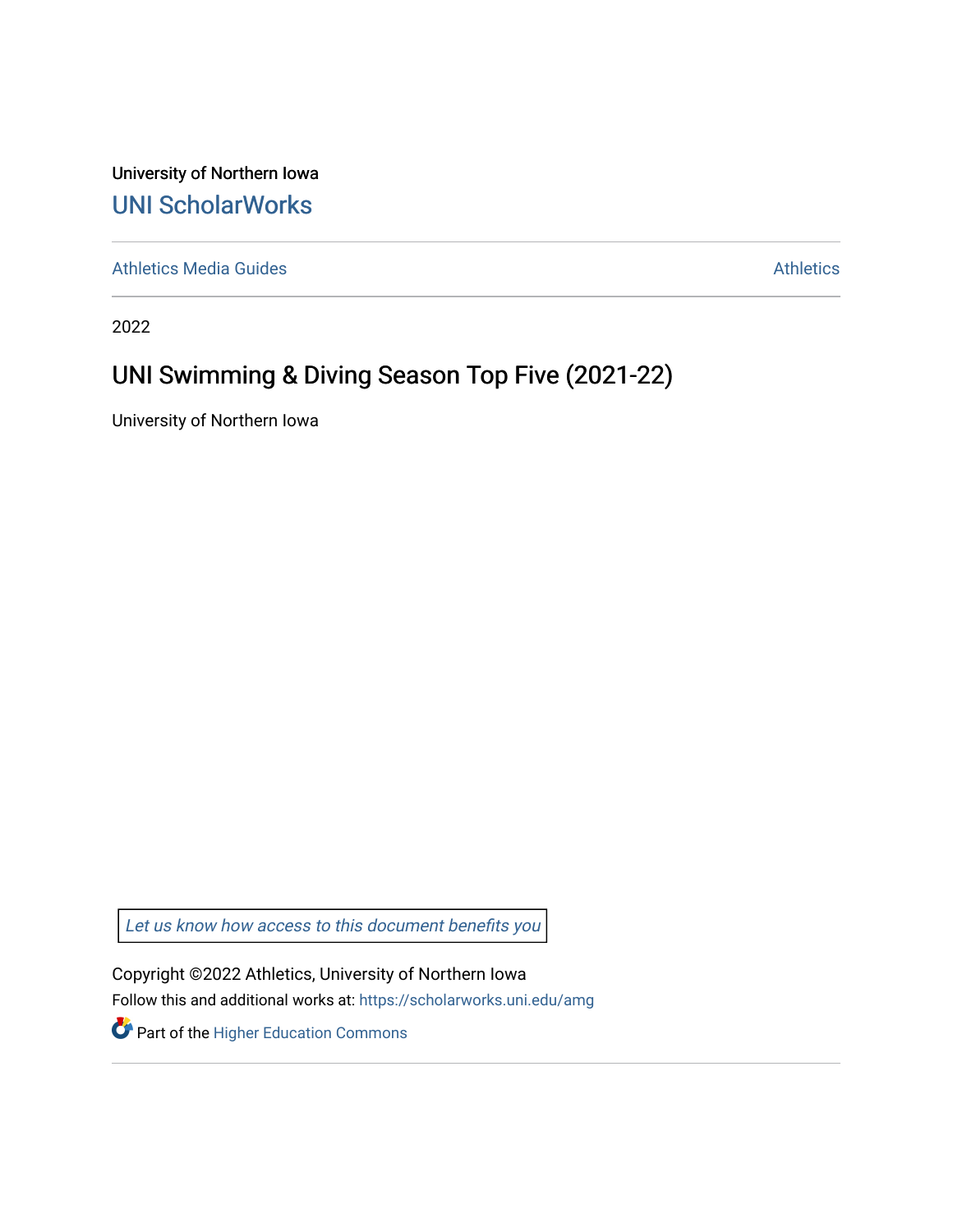# **UNI SWIMMING & DIVING**

**#EVERLOYAL**

/UNISwimDive  $\bigtriangledown$  @uniswimdive @uniswimdive

**26 MVC INDIVIDUAL CHAMPIONS /// 7 MVC RELAY CHAMPIONS /// 1 MVC SWIMMER OF THE YEAR**

## **SEASON TOP FIVE (2021-22)**

#### **50 Freestyle**

#### **1650 Freestyle**

|                       | UU I I GGJUYIG           |                |                       |                      | UUU I I GGJUYIG          |                |          |  |
|-----------------------|--------------------------|----------------|-----------------------|----------------------|--------------------------|----------------|----------|--|
| 1.                    | <b>Faith Larsen</b>      | <b>FR</b>      | 23.14                 | 1.                   | <b>Abbie Bangs</b>       | <b>FR</b>      | 17:24.49 |  |
| 2.                    | <b>Amber Finke</b>       | S <sub>O</sub> | 23.60                 | 2.                   | <b>Olivia Chambers</b>   | <b>FR</b>      | 17:24.98 |  |
| 3.                    | <b>Clare Christensen</b> | <b>SO</b>      | 23.78                 | 3.                   | Sarah Walpole            | <b>JR</b>      | 17:39.12 |  |
| 4.                    | Lauren Havertape         | <b>SR</b>      | 23.96                 | 4.                   | Kassidy Lovig            | <b>JR</b>      | 18:03.47 |  |
| 5.                    | <b>Waren Graeve</b>      | <b>FR</b>      | 24.03                 | 5.                   | <b>Rachelle Houlette</b> | <b>SR</b>      | 18:04.33 |  |
| <b>100 Freestyle</b>  |                          |                |                       | <b>100 Butterfly</b> |                          |                |          |  |
| 1.                    | <b>Amber Finke</b>       | <b>SO</b>      | 51.17                 | 1.                   | <b>Lily Ernst</b>        | <b>SO</b>      | 55.44    |  |
| 2.                    | <b>Faith Larsen</b>      | <b>FR</b>      | 51.25                 | 2.                   | <b>Faith Larsen</b>      | <b>FR</b>      | 56.28    |  |
| 3.                    | Natalia Verastegui       | <b>JR</b>      | 52.21                 | 3.                   | <b>Scout Bergwall</b>    | <b>SO</b>      | 56.80    |  |
| 4.                    | <b>Clare Christensen</b> | S <sub>O</sub> | 52.47                 | 4.                   | Lauren Havertape         | <b>SR</b>      | 56.84    |  |
| 5.                    | <b>Abbie Bangs</b>       | <b>FR</b>      | 52.52                 | 5.                   | <b>Abby McCorkle</b>     | <b>FR</b>      | 57.13    |  |
| <b>200 Freestyle</b>  |                          |                |                       | <b>200 Butterfly</b> |                          |                |          |  |
| 1.                    | <b>Amber Finke</b>       | <b>SO</b>      | 1:50.08               | 1.                   | <b>Lily Ernst</b>        | <b>SO</b>      | 2:02.97  |  |
| 2.                    | <b>Abbie Bangs</b>       | <b>FR</b>      | 1:52.17               | 2.                   | <b>Scout Bergwall</b>    | SO             | 2:06.88  |  |
| 3.                    | Natalia Verastegui       | <b>JR</b>      | 1:53.11               | 3.                   | <b>Hallory Domnick</b>   | <b>FR</b>      | 2:07.29  |  |
| 4.                    | Sarah Walpole            | <b>JR</b>      | 1:54.03               | 4.                   | <b>Sydney Hall</b>       | <b>SO</b>      | 2:08.40  |  |
| 5.                    | <b>Hallory Domnick</b>   | <b>FR</b>      | 1:54.19               | 5.                   | <b>Caitlin Dassow</b>    | <b>SR</b>      | 2:11.79  |  |
| <b>500 Freestyle</b>  |                          |                | <b>100 Backstroke</b> |                      |                          |                |          |  |
| 1.                    | <b>Abbie Bangs</b>       | <b>FR</b>      | 4:59.68               | 1.                   | <b>Amber Finke</b>       | <b>SO</b>      | 54.44    |  |
| 2.                    | Olivia Chambers          | <b>FR</b>      | 5:03.70               | 2.                   | Helena Heuberger         | <b>JR</b>      | 54.99    |  |
| 3.                    | Sarah Walpole            | <b>JR</b>      | 5:03.93               | 3.                   | Payton Hall              | <b>JR</b>      | 56.26    |  |
| 4.                    | <b>Rachelle Houlette</b> | <b>SR</b>      | 5:04.73               | 4.                   | Abby McCorkle            | <b>FR</b>      | 56.28    |  |
| 5.                    | <b>Hallory Domnick</b>   | <b>FR</b>      | 5:06.12               | 5.                   | <b>Scout Bergwall</b>    | S <sub>O</sub> | 56.79    |  |
| <b>1000 Freestyle</b> |                          |                | <b>200 Backstroke</b> |                      |                          |                |          |  |
| 1.                    | Olivia Chambers          | <b>FR</b>      | 10:30.81              | 1.                   | <b>Amber Finke</b>       | <b>SO</b>      | 1:58.13  |  |
| 2.                    | <b>Abbie Bangs</b>       | <b>FR</b>      | 10:33.82              | 2.                   | Payton Hall              | <b>JR</b>      | 2:03.18  |  |
| 3.                    | Sarah Walpole            | <b>JR</b>      | 10:38.00              | 3.                   | Scout Bergwall           | S <sub>O</sub> | 2:03.35  |  |
| 4.                    | <b>Hallory Domnick</b>   | <b>FR</b>      | 10:50.18              | 4.                   | Abby McCorkle            | <b>FR</b>      | 2:04.72  |  |
| 5.                    | <b>Kassidy Lovig</b>     | <b>JR</b>      | 10:56.33              | 5.                   | Helena Heuberger         | <b>JR</b>      | 2:05.08  |  |
|                       |                          |                |                       |                      |                          |                |          |  |